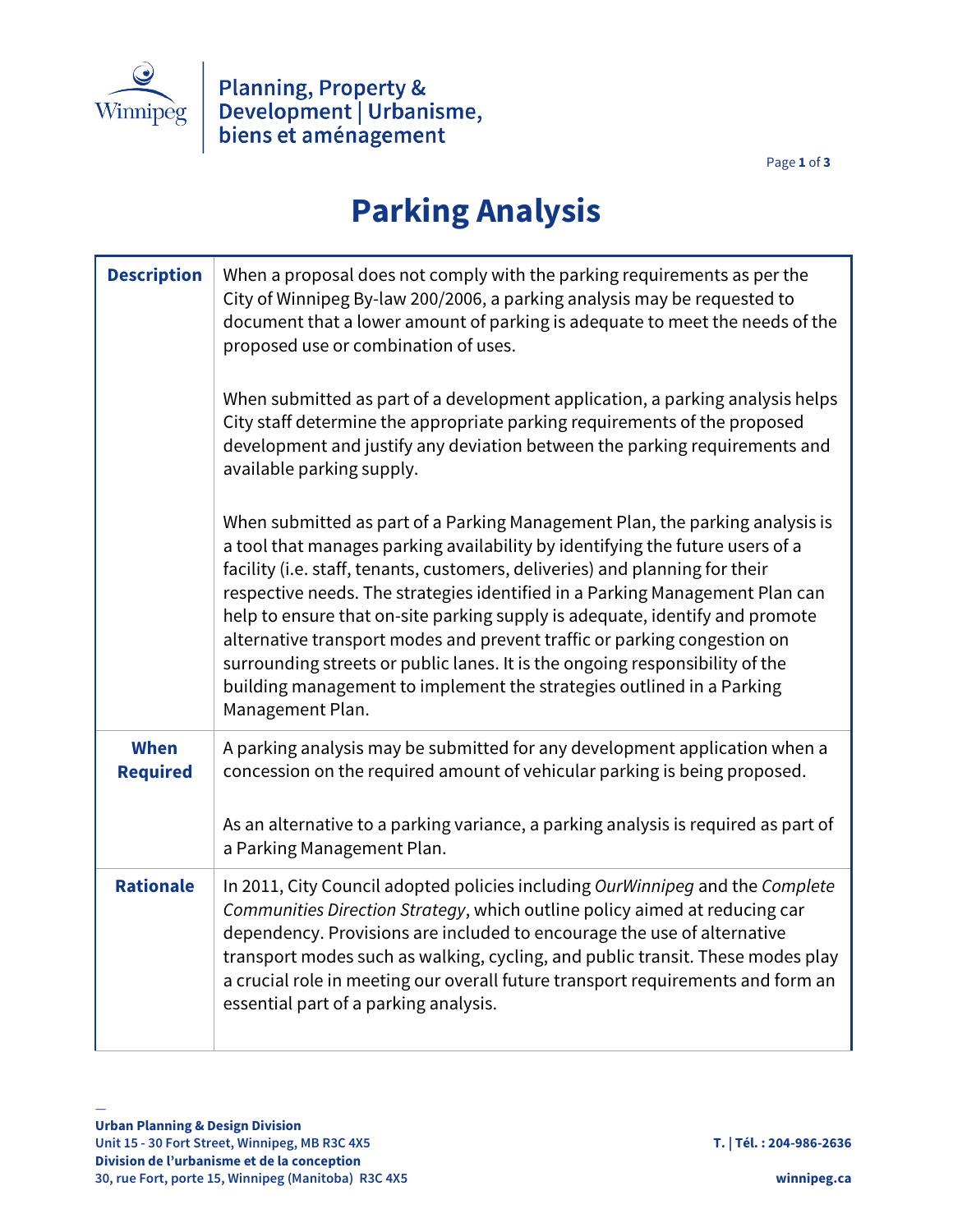

## Planning, Property &<br>Development | Urbanisme,<br>biens et aménagement

|                                    | Objective: The objective of a parking analysis is to estimate the parking<br>demand generated by a development, identify development users and<br>alternative transport modes, and, on this basis, to establish the number of on-<br>site parking spaces that can be provided. The parking analysis helps justify the<br>requested variance and/or amendment to the Zoning By-law 200/2006.                                                 |
|------------------------------------|---------------------------------------------------------------------------------------------------------------------------------------------------------------------------------------------------------------------------------------------------------------------------------------------------------------------------------------------------------------------------------------------------------------------------------------------|
|                                    | <b>Format:</b> A parking analysis is prepared by a professional traffic engineer or<br>parking consultant and includes sufficient details to inform decisions regarding<br>the provision of an appropriate supply of parking for a development.                                                                                                                                                                                             |
|                                    | Process: A parking analysis, when required as part of a Parking Management<br>Plan, is to be submitted in conjunction with the development application. A<br>parking analysis may also be requested as part of a variance and/or<br>amendment to the Zoning By-law 200/2006. The applicant is encouraged to<br>discuss the need for the plan and its contents with City staff prior to the<br>preparation of a Parking Management Plan.     |
|                                    | Principles: A parking analysis must be based on established parking rates for<br>different land uses and supplemented by any available local data or<br>experience. A parking analysis must recognize the general principle that the<br>parking demand generated by a development or re-development should<br>generally be satisfied on-site, and also identify opportunities for providing and<br>encouraging alternative transport modes. |
| <b>Required</b><br><b>Contents</b> | The contents of a parking analysis will vary depending on the nature and size of<br>the development proposed. A parking analysis can be as simple or as detailed<br>as required to suit the specific needs of a particular development and takes<br>into consideration:                                                                                                                                                                     |
|                                    | Development location, type, size, density, and users<br>Parking facility design and operation considerations including improved<br>design to better integrated cycling and pedestrian facilities and improve<br>the quality of service experienced by users<br>Hours of parking demand<br>٠<br>Availability of alternative transport modes such as active transportation,<br>Transit, and car-sharing<br>Surrounding land use mix           |

—